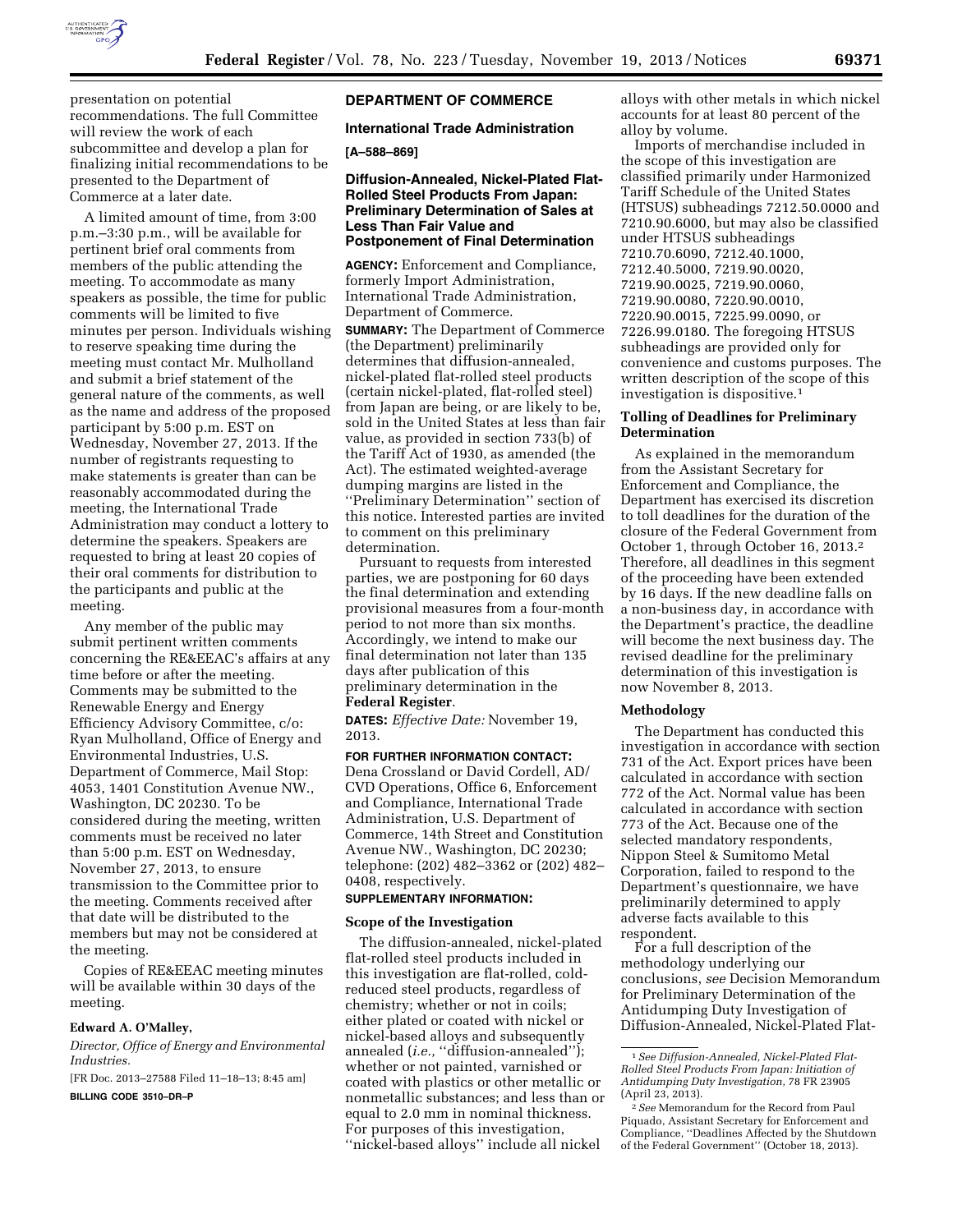Rolled Steel Products from Japan'' (Preliminary Decision Memorandum) from Christian Marsh, Deputy Assistant Secretary for Antidumping and Countervailing Duty Operations, to Paul Piquado, Assistant Secretary for Enforcement and Compliance, dated concurrently with this notice and hereby adopted by this notice. The Preliminary Decision Memorandum is a public document and is on file

electronically via Enforcement and Compliance's Antidumping and Countervailing Duty Centralized Electronic Service System (IA ACCESS). IA ACCESS is available to registered users at *[http://iaaccess.trade.gov,](http://iaaccess.trade.gov)* and is available to all parties in the Central Records Unit, room 7046 of the main Department of Commerce building. In addition, a complete version of the Preliminary Decision Memorandum can be accessed directly on the internet at *[http://enforcement.trade.gov/frn/.](http://enforcement.trade.gov/frn/)* The signed Preliminary Decision Memorandum and the electronic versions of the Preliminary Decision Memorandum are identical in content.

### **Preliminary Determination**

The preliminary weighted-average dumping margins are as follows:

| Producer or exporter | Weighted-Average dumping<br>margin<br>(percent) |
|----------------------|-------------------------------------------------|
| All Others           | 47.80<br>77.70<br>47.80                         |

#### **Suspension of Liquidation**

In accordance with section  $733(d)(2)$ of the Act, we will direct U.S. Customs and Border Protection (CBP) to suspend liquidation of all entries of certain nickel-plated, flat-rolled steel from Japan, as described in the ''Scope of the Investigation'' section, entered, or withdrawn from warehouse, for consumption on or after the date of publication of this notice in the **Federal Register**.

Pursuant to 19 CFR 351.205(d), the Department will instruct CBP to require a cash deposit<sup>3</sup> equal to the preliminary weighted-average amount by which normal value exceeds U.S. price, as indicated in the chart above, as follows: (1) the rate for Toyo Kohan Co., Ltd. (Toyo Kohan) and Nippon Steel & Sumitomo Metal Corporation will be the rate we have determined in this preliminary determination; (2) if the exporter is not a firm identified in this investigation but the producer is, the rate will be the rate established for the producer of the subject merchandise; (3) the rate for all other producers or exporters will be 47.80 percent, as discussed in the ''All Others Rate'' section, below. These suspension of liquidation instructions will remain in effect until further notice.

### **All Others Rate**

Section  $735(c)(5)(A)$  of the Act provides that the estimated ''all others'' rate shall be an amount equal to the weighted average of the estimated weighted-average dumping margins established for exporters and producers individually investigated, excluding any zero or *de minimis* margins, and any

margins determined entirely under section 776 of the Act. Toyo Kohan is the only respondent in this investigation for which the Department calculated a company-specific margin that is not zero, *de minimis,* or determined entirely under section 776 of the Act. Therefore, pursuant to section 735(c)(5)(A) of the Act, we are applying the dumping margin calculated for Toyo Kohan, 47.80 percent, as the ''all others'' rate.

### **Disclosure**

The Department intends to disclose to parties the calculations performed in connection with this preliminary determination within five days of the date of publication of this notice. *See* 19 CFR 351.224(b).

#### **Public Comment**

Interested parties are invited to comment on the preliminary determination. Interested parties may submit case briefs to the Department no later than seven days after the date of the issuance of the last verification report in this proceeding. *See* 19 CFR  $351.309(c)(1)(i)$ . Rebuttal briefs, the content of which is limited to the issues raised in the case briefs, must be filed within five days from the deadline date for the submission of case briefs. *See* 19 CFR 351.309(d)(1) and 19 CFR 351.309(d)(2). A list of authorities used, a table of contents, and an executive summary of issues should accompany any briefs submitted to the Department. *See* 19 CFR 351.309(c)(2). Executive summaries should be limited to five pages total, including footnotes. Interested parties who wish to comment on the preliminary determination must file briefs electronically using IA ACCESS. An electronically filed document must be received successfully in its entirety by the Department's

electronic records system, IA ACCESS, by 5 p.m. Eastern Standard Time.

In accordance with section 774 of the Act, the Department will hold a public hearing, if timely requested, to afford interested parties an opportunity to comment on arguments raised in case or rebuttal briefs, provided that such a hearing is requested by an interested party. *See also* 19 CFR 351.310. Interested parties who wish to request a hearing, or to participate if one is requested, must submit a written request to the Assistant Secretary for Enforcement and Compliance, U.S. Department of Commerce, filed electronically using IA ACCESS, as noted above. An electronically filed request must be received successfully in its entirety by the Department's electronic records system, IA ACCESS, by 5 p.m. Eastern Standard Time within 30 days after the date of publication of this notice. *See* 19 CFR 351.310(c). Requests should contain the following information: (1) The party's name, address, and telephone number; (2) the number of participants; and (3) a list of the issues to be discussed. *See* 19 CFR 351.310(c). If a request for a hearing is made, we will inform parties of the scheduled date for the hearing which will be held at the U.S. Department of Commerce, 14th Street and Constitution Avenue NW., Washington, DC 20230. *See* 19 CFR 351.310. Parties should confirm by telephone the date, time, and location of the hearing.

### **Postponement of Final Determination and Extension of Provisional Measures**

Section 735(a)(2) of the Act provides that a final determination may be postponed until not later than 135 days after the date of the publication of the preliminary determination if, in the event of an affirmative preliminary determination, a request for such

<sup>3</sup>*See Modification of Regulations Regarding the Practice of Accepting Bonds During the Provisional Measures Period in Antidumping and Countervailing Duty Investigations,* 76 FR 61042 (October 3, 2011).